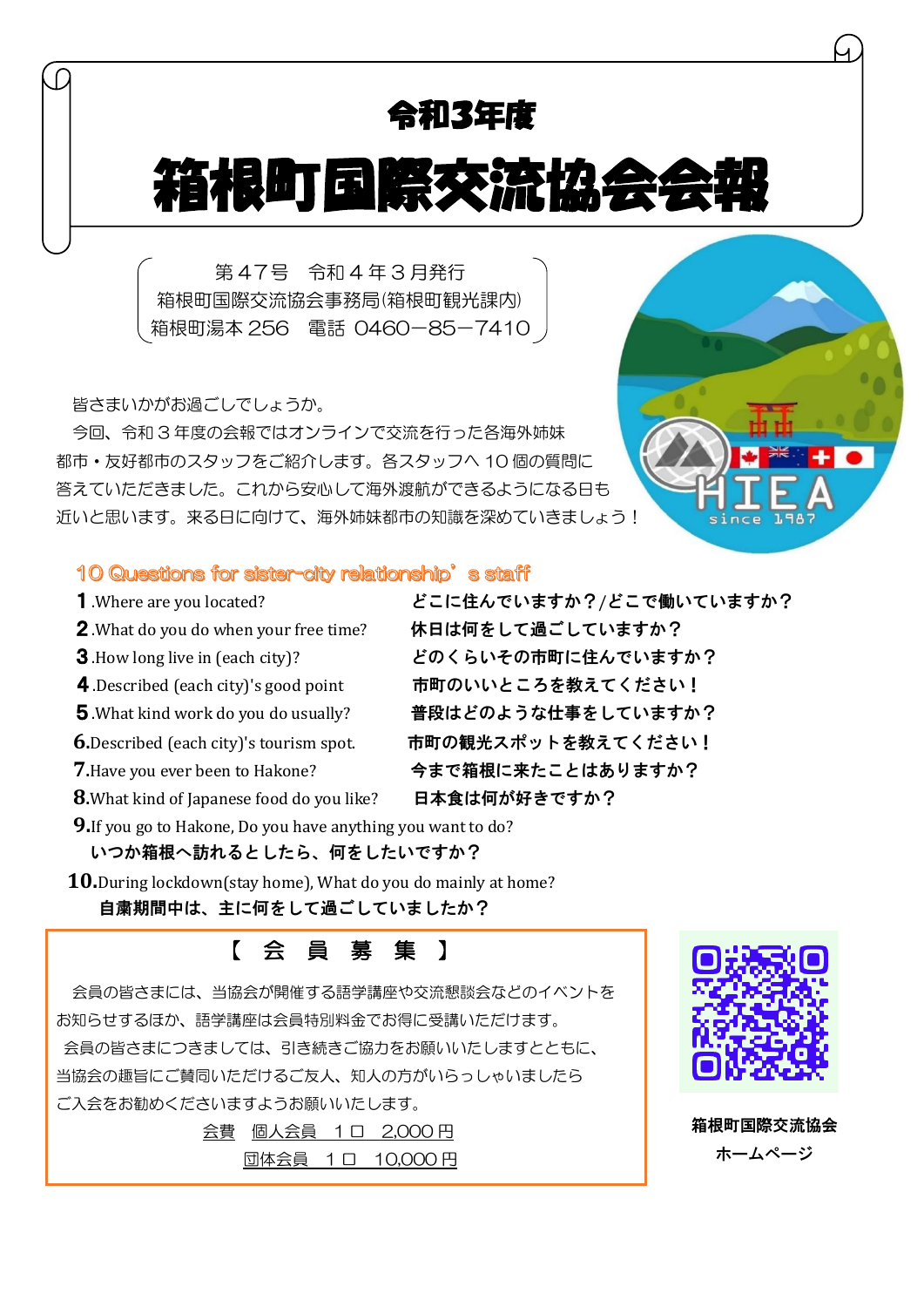





- 1. I work in the Jasper Library and Cultural Centre as the building. (私はジャスパー図書・文化センターという場所で働いています。)
- 2. In my free time I can be found exploring the mountains with my dog. I am either walking, hiking, or cross-country skiing. I also love to kayak and camp in the summer.

(自由な時間には、愛犬と一緒に山を散策しています。ウォーキングやハイキング、クロスカントリースキーの どれかを行っています。また、夏にはカヤックやキャンプをするのも好きです。)

- 3. I first came to Jasper in 1997.
- (私が初めてジャスパーに来たのは 1997 年です。)
- 4. Jasper is a great place to enjoy nature but also have your small-town basic needs.
- (ジャスパーは自然を楽しむのに最適な場所ですが、小さな町の基本的なニーズも満たしています。)
- 5.I spend a lot of time coordinating meetings and assisting Council. I assisted in organizing our election. In a small to wn many of us have other emergency/safety roles as well. I am trained to help in an information position in an ev acuation due to wildfires or another emergency.
	- (会議の調整役と議会のサポートに大半の時間を費やしています。選挙準備のお手伝いもしました。 また小さな町では多くの人が、緊急事態や安全に関する役割も担っているので、私は、山火事やその他の緊急 事態による避難時に、情報提供の役割を果たせるよう訓練を受けています。)
- 6.In the summer people love Jasper's lakes, campgroundhiking trails. People who love sports like rock climbing, mou ntain biking, rafting and back country camping. In the winter it is all about the ski hill, cross country skiing and a b it of ice climbing. The mountains are beautiful and the forests, water, and air make me feel lucky every day.
- (夏になると、ジャスパーの湖やキャンプ場、ハイキングコースでスポーツが好きな人たちは、ロッククライミ ングやマウンテンバイク、ラフティング、バックカントリーキャンプを楽しんでいます。 冬は、スキー場でク ロスカントリースキー、そしてちょっとしたアイスクライミングが楽しめます。山々は美しく、森、水、空気 は私に毎日幸せを感じさせてくれます。)
- 7.I have not travelled as much as many of my coworkers but Hakone does look like a place I would love. (私は他の同僚たちよりも旅行したことがありませんが、箱根は私が好きな場所だと思います。)
- 8.I do not have a favorite Japanese food but I have a favorite Japanese television show "Miracles". I watched it during l ockdown and loved the characters
- (好きな日本食はありませんが、日本のテレビドラマ『僕らは奇跡でできている』が好きですね。ロックダウン の時に見ていて、キャラクターが好きでした。)
- 9. I think I would spend all my time visiting gardens and waterfalls! (庭園や滝を訪れて過ごすと思います。)
- 10.I felt very lucky to be able to spend a lot of time hiking in the mountains during Covid. I also did a lot of baking, wa tched movies, read books, played my guitar, and walked with my dog Joni.
- (コロナ禍の間、山でハイキングをして過ごすことができて、とてもラッキーだと思いました。 また、パン作り・映画鑑賞・読書・ギター演奏、そして愛犬ジョニとの散歩をたくさんしました。)

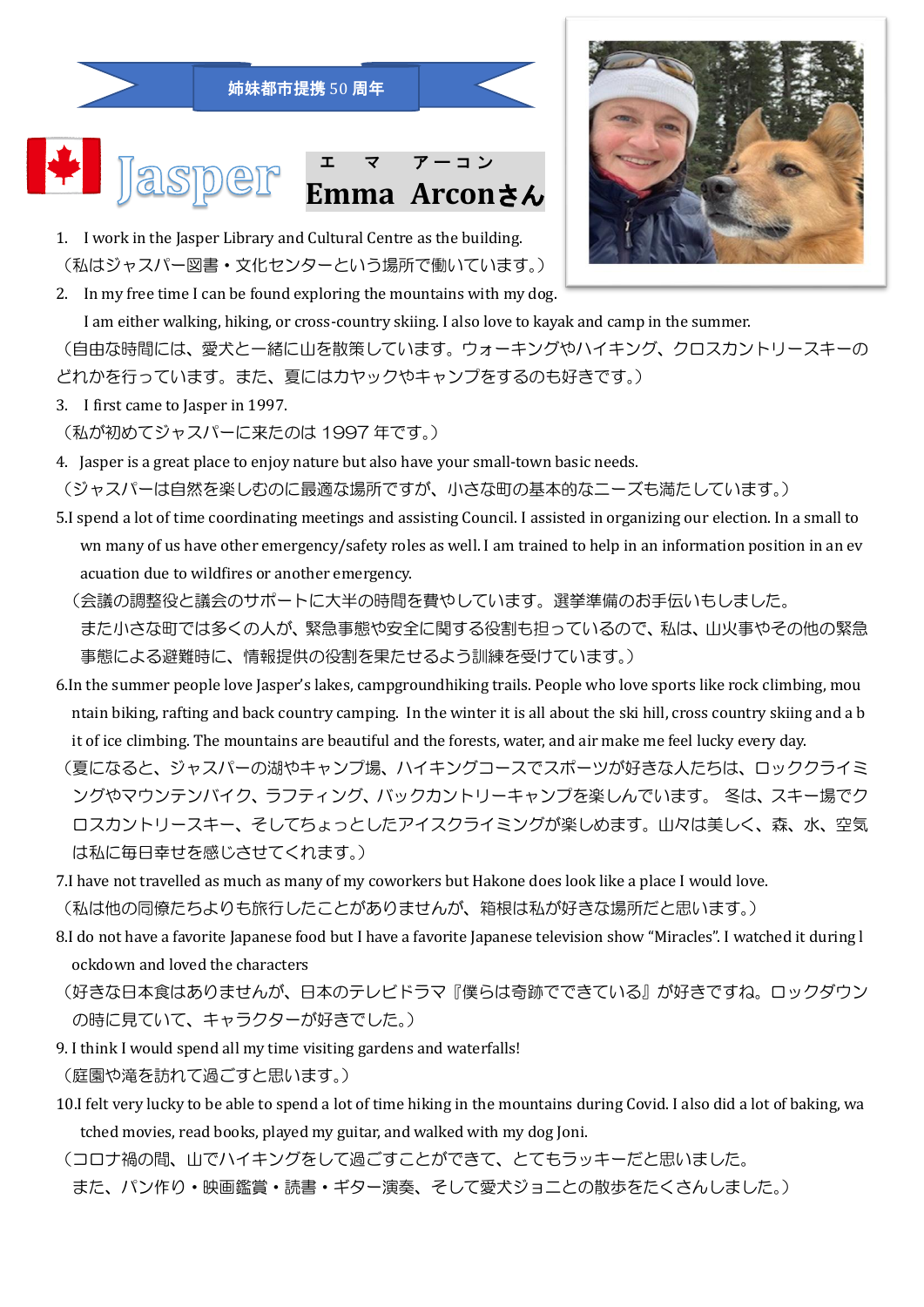姉妹都市提携 35 周年





1 I work in the town centre and live a 5 minute drive away on a hill near Lake Taupo.

(私は、タウポの中心部で働いていて、車で 5 分のタウポ湖近くの丘の上に住んでいます。)

- 2.I'm so lucky that I'm able to enjoy a number of different activities around the Taupo District. I love to fly fish, and to ski in the winter, and I love riding my mountain bike! I have a dog called Pippa and we like to do lots of walks, and s ometimes she follows me on my mountain bike on the trails! Check this page out for more information!
- (タウポで様々なアクティビティを楽しめるのは、とても幸運なことだと思います。フライフィッシングや、冬 はスキー、何よりマウンテンバイクに乗るのが大好きなんですよ。ピッパという犬を飼っていて、よく散歩を するのですが、たまにマウンテンバイクでトレイルを走る私の後をついてきます。)
- 3. I've been back in Taupo for six years, and I don't think I'll be going anywhere as I love it so much here! (タウポに戻ってきて 6 年になりますが、ここがとっても好きなので、どこにも行かないつもりです。)
- 4.We are so lucky to live on a lake framed by mountains and volcanos and it's just so beautiful here, plus there's alway s so much to do! Our town is small enough that you always bump into someone you know, but big enough that it ha s lots of great shops. It has everything you need!
- (山や火山に囲まれた湖の畔に住んでいる私たちは恵まれています。私たちのコミュニティはこじんまりしてい るので、しょっちゅう知り合いに会います。ですが、町自体の規模は大きいので素敵なお店がたくさんありま す。必要なものはすべて揃いますよ。)
- 5.I look after our team who does community engagement and community development work. We help communities to get support to achieve their aspirations. It's great work, I love it.
- (私は、地域社会への貢献と地域開発の仕事をするチームの世話をしています。地域住民が持つ希望を実現する ための支援を受けられるように、手助けをしています。素晴らしい仕事ですし、誇りに思っています。)
- 6.We have so much to do, something for everyone not to mention the most amazing lake and our natural environme nt is stunning! I hope everyone can come and visit us soon!
- (タウポにはたくさんの観光スポットがあり、誰もが楽しめます。もちろん、最も素晴らしい湖や自然環境も魅 力的ですよ。みなさんに早く来てほしいです!)
- 7.I haven't been to Hakone but I would love to come very soon! I'm also very keen to travel to Japan to ski sometime s oon!
- (まだ行ったことがありませんが、近いうちに行きたいなと思ってます。早く日本へスキーをしに行きたいです!) 8.I love bento food, and nice fresh sushi, but I would like to try more Japanese food if I can. I also really love eel!
- (お弁当や新鮮なお寿司が好きですが、できればもっと日本食を食べてみたいです。あと、うなぎが大好きです。) 9.I'd like to do as much as possible and visit all of the tourist spots, but my favourite thing to do would be to talk to th e local people and hear about how they live, and what is important to them, and to make new friends.
- (できるだけ多くのことをしたいし、観光地もすべて回りたいです。ですが、私が旅をするうえで一番好きなこ とは、地元の人たちと話をして、現地での生活や大切なことを聞いたり、新しい友達を作ったりすることです。)
- 10. I do a lot of work at home, but have also walked Pippa and tried to keep on top of the weeds in my garden! (家で仕事をすることが多いですが、愛犬ピッパの散歩や庭の雑草を取ることもあります。)